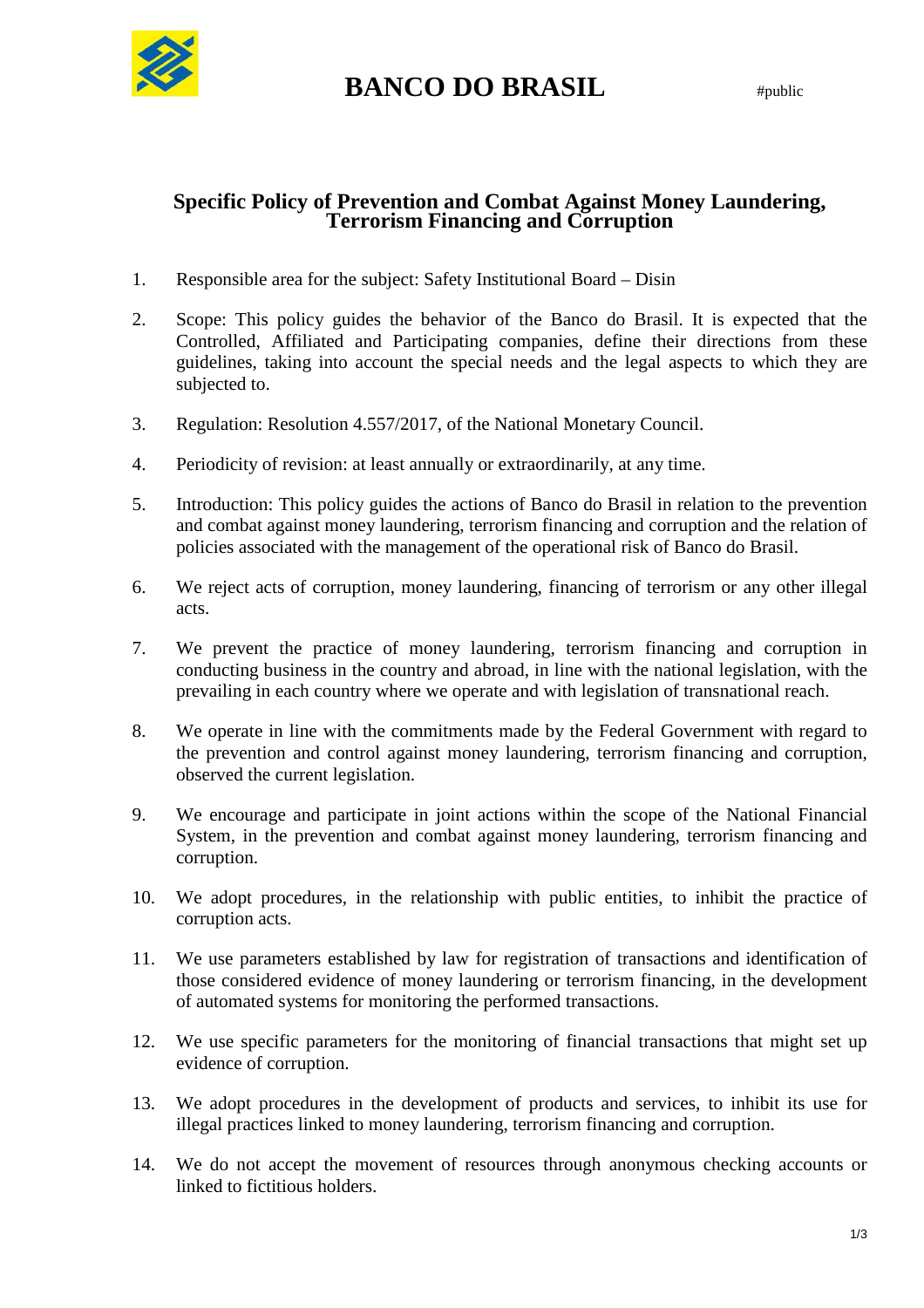

## **BANCO DO BRASIL** #public

- 15. We evaluated, in operations analysis, the tools used, the form of realization, the frequency, the parties and amounts involved, the financial capacity and the economic activity of the client and any indication of irregularity or illegality involving the client or its operations, with a view to detecting signs of money laundering, terrorism financing or corruption.
- 16. We adopt procedures of due diligence for mitigating the risks of money laundering, terrorism financing and corruption, according to the activity, jurisdiction and the agents involved.
- 17. We adopt restrictive character measures as for the achievement of business and the maintenance of negotiating relationships with clients, suppliers and partners when the circumstances reveal evidence of engagement in acts linked to money laundering, terrorism financing or corruption, observed the current legislation.
- 18. We condition the maintenance of correspondence relationship with other banks to the existence, in the context of those banks, of mechanisms for prevention of money laundering and terrorism financing and hiring to the lack of administrative or judicial conviction the penalties of the Law 12.846, of Aug./1/2013.
- 19. We consider, in maintaining business relationship with partners and suppliers, the existence, within the context of those third parties, of mechanisms to prevent corruption.
- 20. We maintain specific channels for receiving denunciation, including anonymous.
- 21. We analyze indications and denunciation of acts of corruption committed by direct or third parties agents, for the benefit or interest of the Bank, against the public administration, in accordance with the current legislation.
- 22. We analyze indications and denunciation of acts of corruption committed by direct or third parties agents, against the equity, principles and commitments assumed by the Bank, in accordance with the current legislation.
- 23. We conduct in a classified manner, the registration processes, analysis and communication of financial transactions with evidence of money laundering or terrorism financing to the competent authorities, including in relation to clients, as well as the procedures for the investigation of suspected acts of corruption.
- 24. We preserve the identity of anonymous complainant.
- 25. We repudiate any acts of reprisal or retaliation taken against complainant in good faith that opt to identify themselves.
- 26. We adopt protective measures to employees who denounced in good faith in relation to facts arising from the denunciation.
- 27. We communicate to the competent authorities the transactions or proposed transactions which, in accordance with the current legislation, characterize evidence of money laundering, terrorism financing and corruption.
- 28. We collaborate with the public authorities in investigation related to acts detrimental to the Government arising from our activities, observed the current legislation.